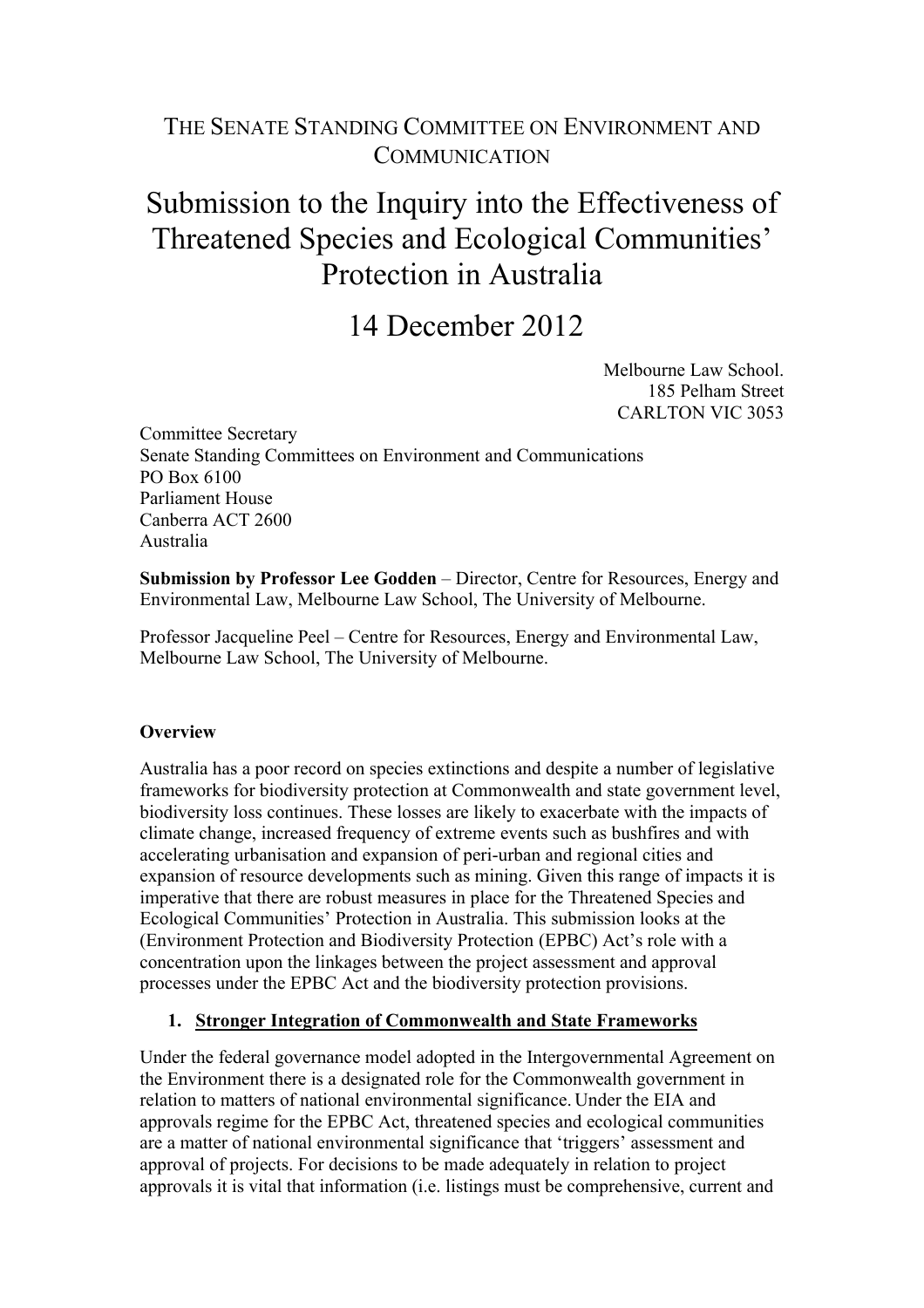fully representative, and encompass relevant habitat and in situ conservation requirements). Sufficient resources at a Commonwealth level in order to discharge these requirements are vital.

### **2. Commonwealth- State Interaction**

With explicit responsibility for matters of national environmental significance (many of which relate to international obligations under various treaties) the Federal Government needs to initiate and maintain best practice and provide leadership for States. This is crucial in jurisdictions where the legislation contains older models of species protection or is there to ensure Australia meets its international obligations.

For example, an EDO report on the *Flora and Fauna Act 1988* (Vic) found that there are 'a number of deficiencies in DSE's administration of the Act' which includes an inadequate and backlogged listing process, poor monitoring and little accountability.<sup>1</sup>

While it is acknowledged that there is some duplication of listing processes at state and Commonwealth level, further efforts to streamline and coordinate such processes will assist in ensuring effective and comprehensive listing procedures.

Alan Hawke, in his review of the EPBC Act, noted that:

A single, national list of threatened species and ecological communities would provide better coordination of legal and administrative processes and simplify the process of prioritising and coordinating recovery actions, delivering significant regulatory and conservation benefits.<sup>'2</sup>

The Hawke Review Recommendation 5 (below) is endorsed to the extent that there is no diminution in currency and accuracy of the listing procedures and that adequate resources are made available in support.

#### Recommendation 5

The Review recommends that the Australian, State and Territory governments move to a single national list of threatened species, including marine species and ecological communities, through accreditation of State and Territory processes for listing endemic species. This process should include:

- (1) agreed accreditation for listing;
- (2) agreed protocols;
- (3) minimum procedural standards; and
- (4) consistent documentation standards.<sup>3</sup>

## **3. Cumulative Impacts and Climate Change**

There is growing acknowledgement that two particular problems confronting protection of threatened communities and ecological species are the failure to take

<sup>1</sup> Environment Defender's Office (Vic), *Where's the Guarantee? Implementation and Enforcement of the Flora and Fauna Guarantee Act 1988 & Wildlife Act 1975'* EDO Report Series No. 3 (2012)

<sup>2</sup> Alan Hawke, *The Australian Environment Act: Report of the Independent Review of the Environment Protection and Biodiversity Conservation Act 1999* (October 2009), 74. 3 Ibid 75.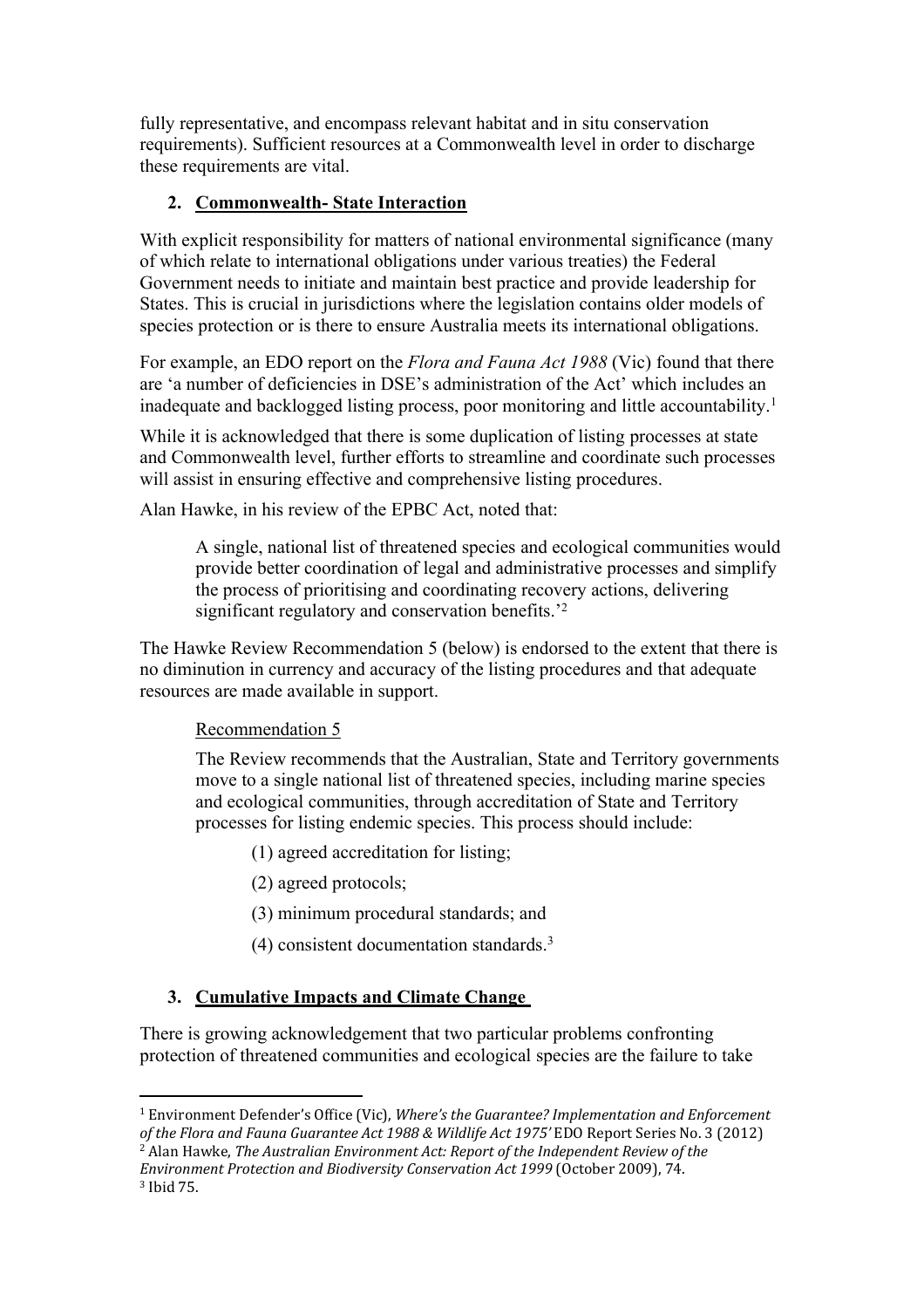into account cumulative impacts and inadequate temporal and spatial scales for considering impacts. A cumulative impact is understood as ongoing, progressive environmental degradation caused by the combined effects of multiple projects in an area. Although each project is individually assessed, the collective effect is commonly described as 'death by a thousand cuts' and it is a major cause of biodiversity loss. This problem will be exacerbated by climate change.

The case-by-case assessment under an EIA does not adequately address cumulative impacts. As we have previously written,

The discrete, project-based focus of conventional EIA stands in contrast to clear scientific and technical management data that indicates that most significant environmental problems (biodiversity loss, land degradation, salinity, invasive species, marine pollution and climate change) have their source in the accumulation and compounding of smaller scale impacts over a number of years'.<sup>4</sup>

#### **Recommendation:**

As the Hawke report notes, 'strategic assessments and other landscape-approaches offer feasible, equitable and cost-effective ways of addressing the cumulative impacts of actions in an area or region.'<sup>5</sup>

We support recommendation 25, of the Hawke report, which states that:

The Review recommends that the Act be amended to confer power on the Environment Minister to weigh a wide range of environmental considerations when making an approval decision. There are three options for amendment:

If a project triggers the Act, the Minister:

(1) must consider the whole of the environment, that is, all environment matters the project impacts upon;

(2) may call in the impacts on the whole of the environment for assessment, if it is considered that the action is of 'national importance'; or

(3) may consider impacts on all protected matters affected by the project, including impacts that are not significant.<sup>6</sup>

Strategic Assessments assess the environmental consequences of a policy or plan, rather than a specific project. They provide a mechanism to approve classes of development across a region. They thus negate the need for EIA's, which are only necessary 'where strategic assessments and bioregional plans are not in place and where proponents wish to undertake development that is not covered by accredited plans.'<sup>7</sup>

<sup>4</sup> Lee Godden and Jacqueline Peel, *Environmental Law: Scientific, Policy and Regulatory Dimensions* (Oxford University Press, 2010) 300.

<sup>5</sup> *Hawke Review*, above n 2, 78.

<sup>6</sup> Ibid 159.

<sup>7</sup> Ibid 79.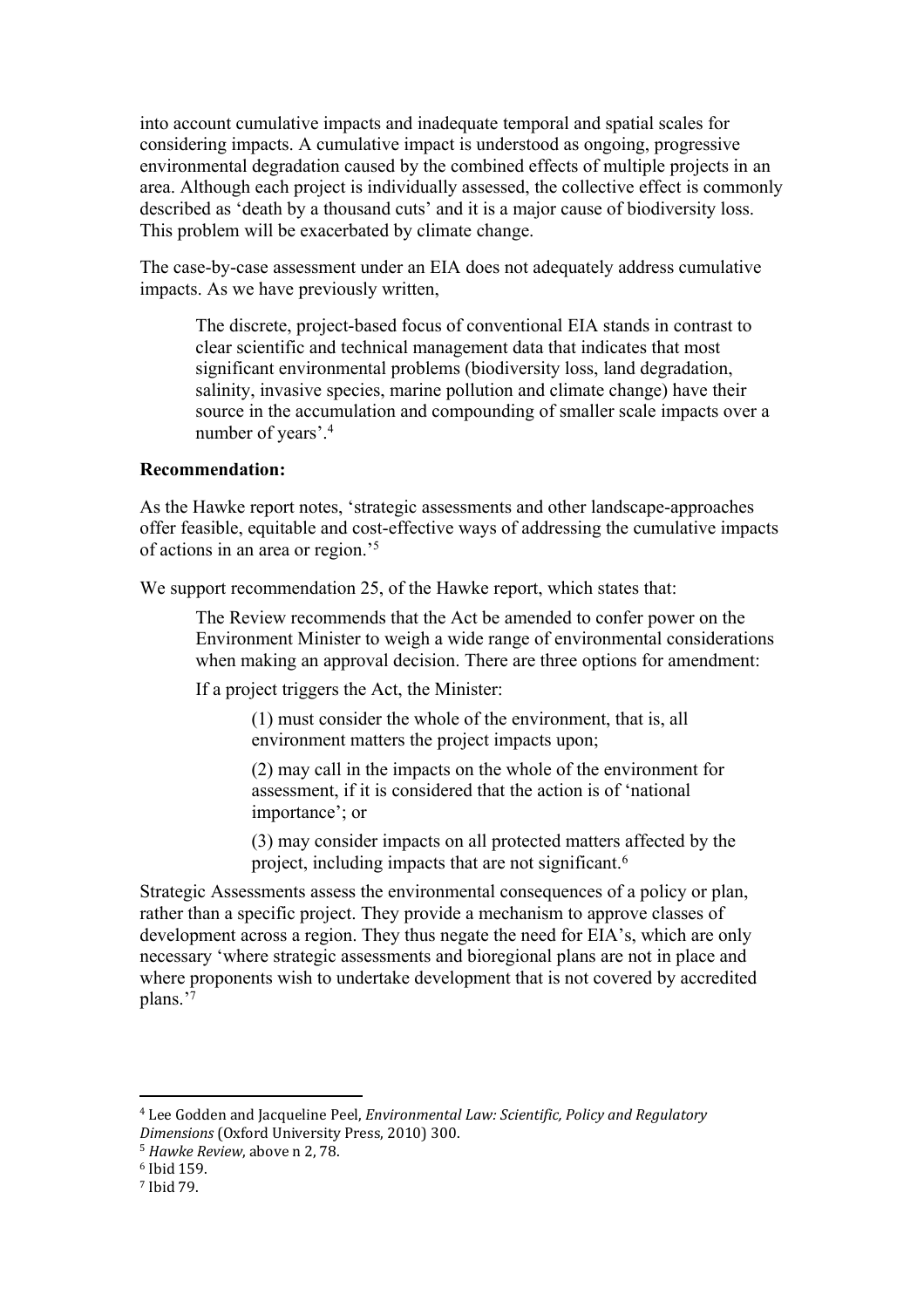However, strategic assessment should not be treated as providing 'blanket zones' for development that does not allow more finely graded assessments and approvals to operate in respect of threatened species and ecological communities.

Consideration might be given to strategic assessments which adopt a landscape ecology approach and which identify priority conservation zones where the case for development might involve the precautionary principle, such that where there is a risk of irreversible harm this alters the burden of proof to one where the development needs to discharge a 'no harm' threshold.

## **4. Greater Caution needed for approvals with biodiversity 'offsets'**

Environmental Offsets cannot adequately compensate in terms of the overall retention of the levels of threatened species and communities.

Offsets are defined by the DEWHA as 'measures that compensate for the residual adverse impacts of an action on the environment'.<sup>8</sup> There is considerable research that has examined whether offsets can effectively compensate for biodiversity loss.

More research is needed into the long-term repercussions of the practice of offsetting on biodiversity protection and how this practice aligns to measures such as conservation planning. More careful monitoring over longer time spans is required to ensure that offsetting where it does occur continues to achieve the biodiversity protection objectives in the long term.

**Recommendation:** The submission urges that the 'practice' of offsetting as a condition on approvals of developments be re- examined with a view to ensuring that higher order biodiversity protection measures such as AVOIDING or minimising the loss be given greater priority.

#### **5. Need for stronger Monitoring, Auditing and Resources**

Monitoring and compliance are vital, if often overlooked areas. Greater consideration needs to be given to examining how well the laws and regulations that seek to protect threatened species and ecological communities are enforced and how compliance occurs. There is also a need to ensure that the actual listings are relevant to and reflect what is happening on the ground (e.g. is the habitat of protected species actually covered by the laws that are meant to protect them).

At state level for example, an EDO report found that the DSE does not have a compliance monitoring and enforcement policy under the *Flora and Fauna Guarantee Act.<sup>9</sup>* There have been relatively few prosecutions under the EPBC Act and there are significant gaps in Commonwealth monitoring of projects conditions.

#### **Recommendations:**

<sup>8</sup> Department of Sustainability, Environment, Water, Population and Communities,

<sup>&#</sup>x27;Environmental Protection and Biodiversity Conservation Act 1999: Environmental Offsets Policy' 7.

<sup>9</sup> Environment Defender's Office (Vic), *Where's the Guarantee? Implementation and Enforcement of the Flora and Fauna Guarantee Act 1988 & Wildlife Act 1975'* EDO Report Series No. 3 (2012) 27.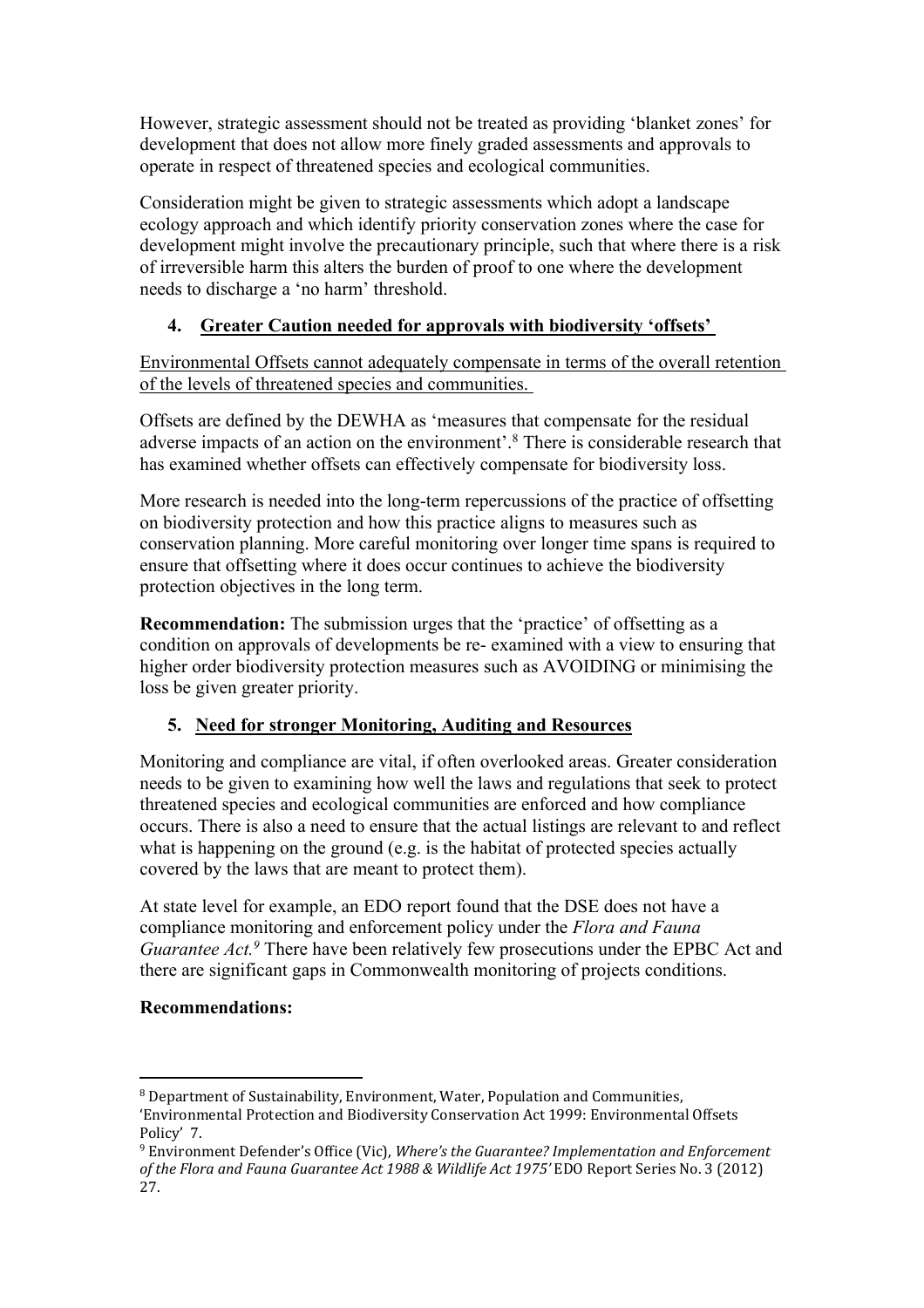Consideration needs to be given to guidelines or regulations that explicitly state what mechanisms are in place to ensure adequate information gathering and monitoring. Further, sufficient resources should be made available for robust long term monitoring and a more proactive approach is given to compliance matters.

#### **6. Complexity in management of threatened species and ecological communities**

Biodiversity protection is characterised by complexity, understood as the 'multidimensional nature of environmental problems, governance structures and regulatory frameworks'. Often there will be a large number of regulatory frameworks that impact on biodiversity protection. There is a need for greater coordination and integration of measures.

#### **Examples:**

- The Biodiversity Fund Under the Clean Energy Act 2011 was established to provide \$946m over six years to projects that a) establish new native vegetation and habitats; b) Manage and Enhance existing native vegetation and c) control weeds, pests and feral animals. How does this initiative align to EPBC Act processes?
- Invasive species typically are dealt with under separate laws, but are a major threat to threatened species and vulnerable ecological communities and the laws intersect and impact ecological communities' and threatened species protection.

Below is a list of publications of relevance to the points raised in this submission. Publications 4 and 5 are attached.

#### Lee Godden

- 1. Zahar, A., Godden, L., Peel, J., *Australian Climate Law in Global Context,* Cambridge University Press (2012).
- 2. Godden, L. and Peel, J., *Environmental Law: Scientific, Policy and Regulatory Dimensions*, Oxford University Press (2010).
- 3. Godden, L., 'Native Title and Ecology: 'Agreement-making in an Era of Market Environmentalism', Weir, J. (ed) *Native Title, Ecology and Country* ANU E Press. (2012).
- 4. Burgman, M., Carr, A., Godden, L., Gregory, R., McBride, M., and Flander, L., "Redefining Expertise and Improving Ecological Judgement" (2011) 1(2) *Conservation Letters*, pp.81-87.
- 5. Burgman, M., Walshe, T., Godden, L., and Martin, P., 'Designing Regulation for Conservation and Biosecurity' (2009) 13 *The Australian Journal of Natural Resources Law and Policy,* pp. 93-112.